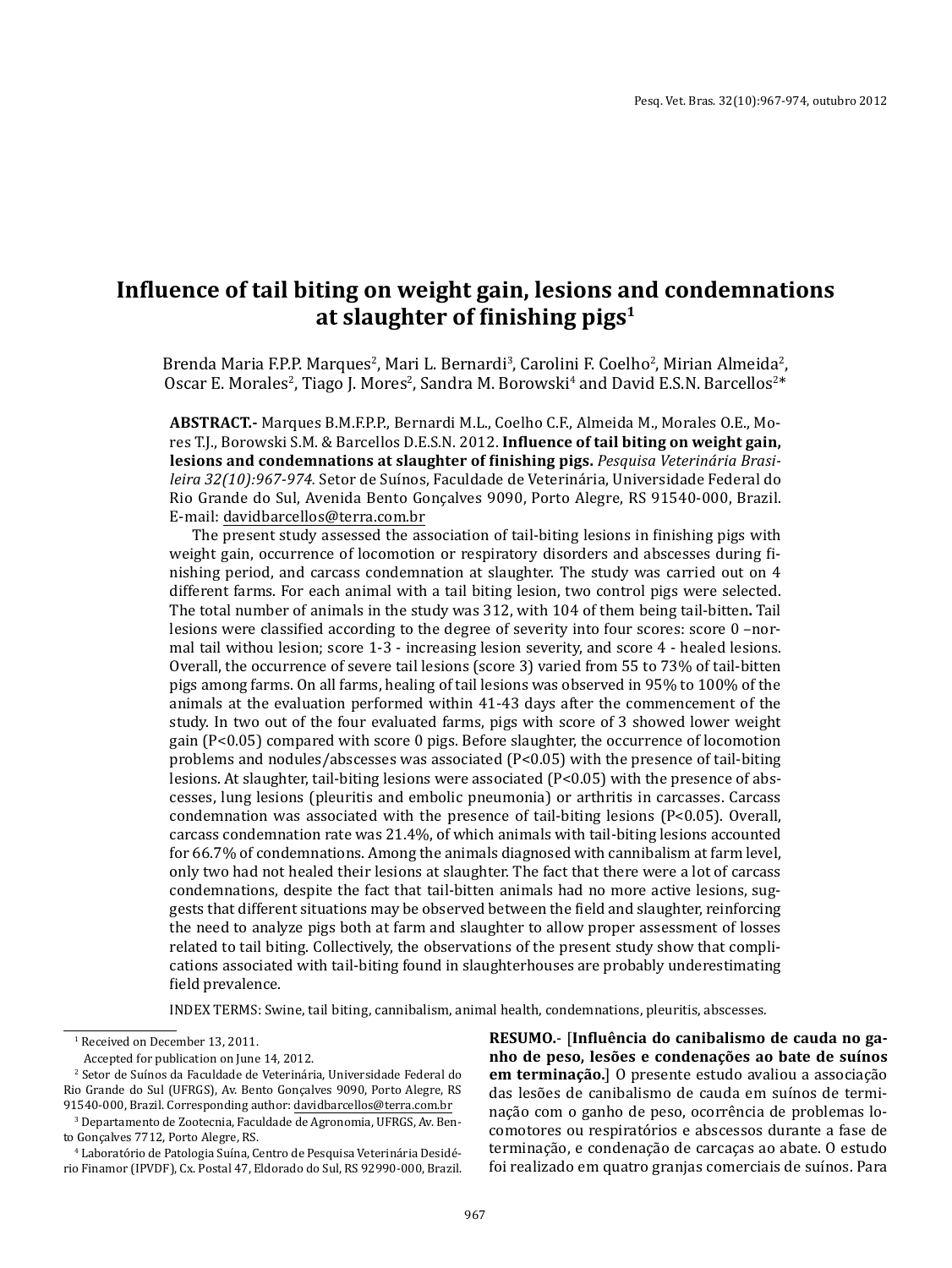cada animal com lesão de canibalismo de cauda, outros dois suínos na mesma baia foram selecionados como controle, totalizando 312 animais avaliados. As lesões de cauda foram classificadas de acordo com o grau de severidade em quatro escores: score 0 – cauda normal, sem lesão; escores de 1 a 3 – de acordo com o aumento da severidade da lesão, e escore 4 - lesões cicatrizadas. No total, suínos com lesões severas (escore 3) corresponderam a 55-73% dos animais com lesão de caudofagia. Em todas as granjas, a cicatrização das lesões de cauda foi observada em 95% a 100% dos animais na avaliação realizada entre 41-43 dias após o início do estudo. Animais com escore 3 apresentaram menor ganho de peso (P<0,05) quando comparados com animais de escore 0, em duas das quatro granjas avaliadas. Antes do abate, a ocorrência de problemas locomotores e de nódulos/abscessos foi associada (P<0,05) com a presença de lesões de caudofagia. Ao abate, as lesões de canibalismo de cauda foram associadas (P<0,05) com a presença de abscessos, lesões pulmonares (pleurite e pneumonia embólica) ou artrite na carcaça. A condenação de carcaça foi associada com a presença de lesões de canibalismo de cauda (P<0,05). A taxa de condenação de carcaças foi de 21,4%, sendo que os animais com lesões de canibalismo de cauda corresponderam a 66,7% dessas condenações. Dos animais diagnosticados com canibalismo de cauda, somente dois apresentavam lesões ativas ao abate. O aumento do número de condenações no abate nos lotes estudados sugere que diferentes situações sanitárias podem ser observadas a campo e ao abate, reforçando a necessidade de analisar os animais na granja e ao abate, a fim de permitir uma avaliação precisa das perdas associadas ao canibalismo de cauda. Coletivamente, as observações do presente estudo sugerem que as complicações associadas com o canibalismo da cauda verificadas no abate provavelmente representam uma subestimativa da prevalência encontrada nas granjas.

TERMOS DE INDEXAÇÃO: Canibalismo de cauda, escore, condenações, pleurite, abscessos.

## **INTRODUCTION**

Tail biting is among the most frequent abnormal behaviors in swine, although its causes are not well determined. In addition to the negative impact on animal welfare (Breuer et al. 2005), the association of tail biting with secondary infections and body condition loss may result in substantial economic losses (Kritas & Morrison 2007).

In the study of Wallgren & Lindahl (1996), tail biting significantly impaired animal growth not only during the period of active tail lesions, but also in later periods, extending up to slaughter age. In slaughterhouses, abscesses, lung lesions, and carcass condemnations may be associated with tail biting or cannibalism (Kritas & Morrison 2007). In Ireland, Huey (1996) showed that tail biting was the cause of infections present in 19.9% of carcasses with one single abscess and in 61.7% of carcasses with more than one abscess. In Brazil, out of the 34,194 carcasses condemned by the Federal Inspection Service (SIF), 727 (2.1%) were due to tail biting (Braga et al. 2006).

Information on tail biting is mostly found in studies on risk factors and slaughterhouse reports (Moinard et al. 2003, Kritas & Morrison 2007). Data on cannibalism, considering only slaughter data - not taking into account how the problem occurred in the field - may be rather imprecise because pigs whose lesions heal before slaughter may be incorrectly considered as not being previously bitten. Data on the evolution of the disease in affected groups, measuring impacts on weight gain and mortality in the field, as well as on quality of the carcass, are also lacking.

The objective of the present study was to evaluate the association of tail biting with health status and live performance of finishing pigs. Furthermore, these pigs were followed through to slaughter, regardless the evolution of tail lesions, to verify the impact on lesions and condemnations at slaughter.

# **MATERIALS AND METHODS**

#### **Local and facilities**

Four finishing units located in the region of Vale do Taquari, state of Rio Grande do Sul, Brazil, with active cases of tail biting were included in the study. Before starting the study, it was decided that the herds to be evaluated should belong to the same company and that farmers should inform the researchers when they had at least 10 affected pigs to be followed. Finishing farms followed the same general management and cleaning routines, and food was produced in the same feed mill. Considering feed management, building and pen design, environmental control and size of herds, the visited farms are typical of the production system of the three southernmost states of Brazil, which account for about 50% of the Brazilian pig production.

All the farms had an all in-all out management system and facilities were submitted to natural ventilation through manual operation of curtains. On each farm, all the pigs originated from one herd and animals were managed according to the company standards. The pens had solid concrete floor, of which one third was slatted in the rear end, and were mechanically cleaned twice a day. No bedding material was provided, but 1-2 hang chains per pen were provided as environmental enrichment to the animals. Stocking density ranged from 17 to 30 pigs/pen and the space allowance varied on average from 0.9 to 1.0m<sup>2</sup> per housed pig. Pelleted feed was manually offered three times a day. Feeder space varied from 23 to 30cm per pig. Barrows were studied on FARM1, gilts on FARM2 and FARM3, whereas barrows and gilts were evaluated on FARM4.

During the experiment, routine farm management and/or applied treatments on each farm were not changed. The recommendation of the Company was to treat animals with more severe lesions. As farm personnel did not known in advance the score pigs would receive, in some cases pigs moderate lesions were also treated as it was the case for 50% of pigs with score 2, on FARM 4. For severe tail biting cases and locomotion disorders, the treatment consisted of Ampicillin (10mg/kg) and Dexamethasone (0.025mg/kg) for 3-5 days. Unguent spray was applied in all tail- -bitten pigs. Respiratory disorders were treated with Ceftiofur (1- 3mg/kg) for 3 days, and diarrhea with Enrofloxacin (2.5mg/kg) or Tiamulin (10-15mg/kg) for3-5 days. Age and weight of pigs at the start and end of the study are shown in Table 1. All pigs that died during the experimental period were recorded and, whenever possible, submitted to necropsy by researchers.

Visits to farms were performed by a team of researchers. It was ensured to always have the same person coordinating the activities, collect data and perform clinical examinations.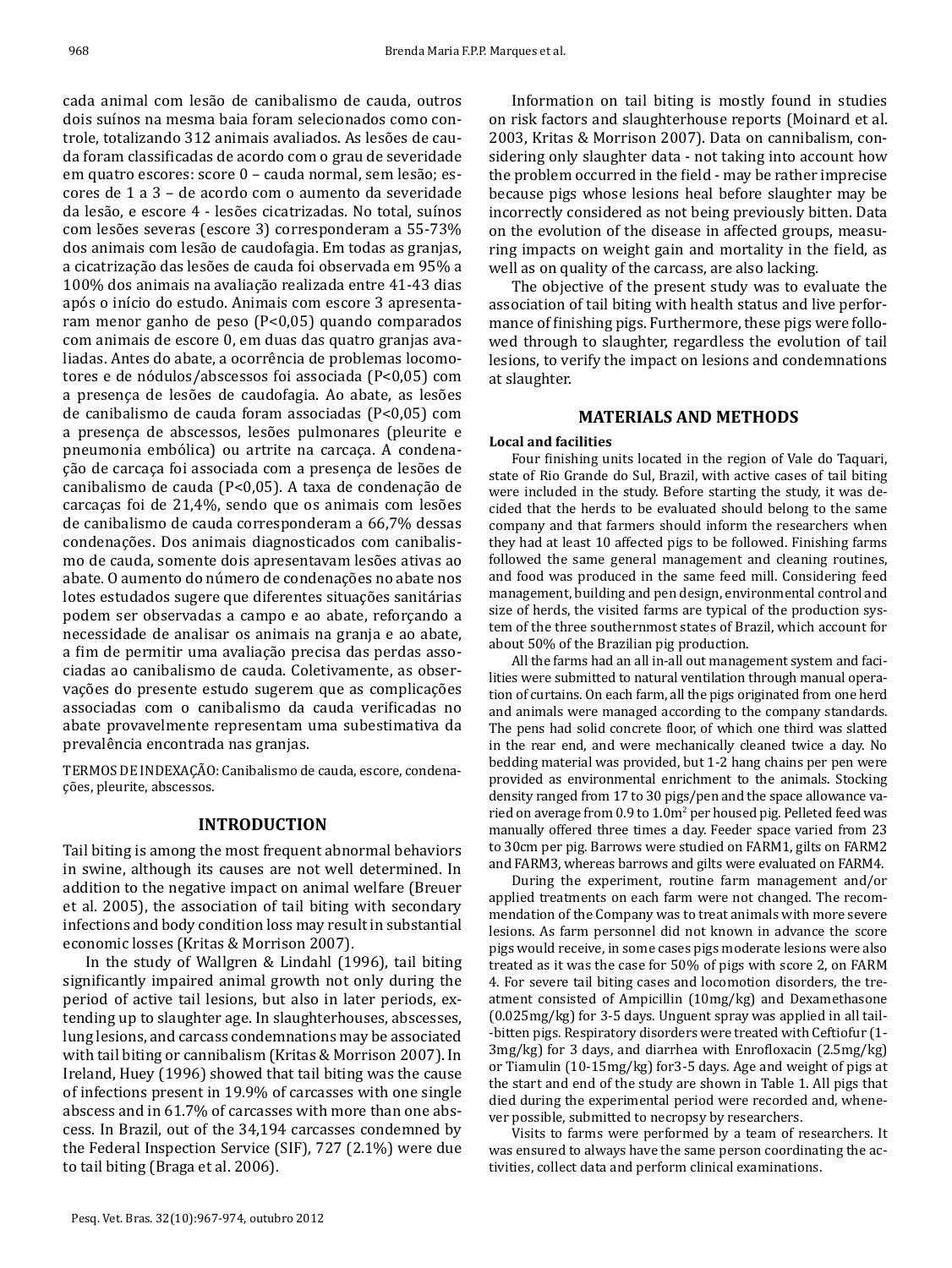|                                         | Farm 1                   |                 | Farm 2          |                 | Farm 3                   |                 | Farm 4          |                 |
|-----------------------------------------|--------------------------|-----------------|-----------------|-----------------|--------------------------|-----------------|-----------------|-----------------|
|                                         | CONT                     | CAN             | CONT            | CAN             | CONT                     | CAN             | CONT            | CAN             |
| $No$ of pigs in the herd                | 330                      |                 | 380             |                 | 400                      |                 | 635             |                 |
| Historical data on tail biting          | yes                      |                 | no              |                 | no                       |                 | yes             |                 |
| Prevalence of tail biting, %            | 9.2                      |                 | 3.0             |                 | 5.0                      |                 | 8.0             |                 |
| $No$ of pigs in the study               | 58                       | 29              | 22              | 11              | 40                       | 20              | 88              | 44              |
| Starting age of pigs                    | $94.8 \pm 1.6$           | $93.9 \pm 2.5$  | $94.2 \pm 2.2$  | $95.4 \pm 3.3$  | $81.5 \pm 2.3$           | $80.3 \pm 3.6$  | $75.6 \pm 1.1$  | $76.0 \pm 1.5$  |
| Initial weight, kg                      | $49.8 \pm 0.9$           | $49.4 \pm 1.3$  | $44.7 \pm 1.1$  | $45.3 \pm 1.6$  | $32.2 \pm 0.9$           | $31.8 \pm 1.4$  | $31.6 \pm 0.4$  | $31.8 \pm 0.6$  |
| Tail size, cm                           | $11.5 \pm 0.3a$          | $3.9 \pm 0.3 b$ | $8.8 \pm 0.4a$  | $3.3 \pm 0.3$ h | $9.5 \pm 0.3a$           | $5.0 \pm 0.5$ b | $9.0 \pm 0.2a$  | $5.1 \pm 0.3 b$ |
| Slaughter age, d                        | $165.8 \pm 1.7$          | $164.9 \pm 2.4$ | $166.2 \pm 2.3$ | $167.4 \pm 3.2$ | $172.5 \pm 2.4$          | $171.3 \pm 3.4$ | $170.6 \pm 1.1$ | $171.0 \pm 1.5$ |
| Pigs treated - tail lesion <sup>*</sup> | $\overline{\phantom{0}}$ | 16              |                 | 8               | $\overline{\phantom{a}}$ | 11              |                 | 31              |
| Pigs treated - other reasons**          | $\Omega$                 |                 |                 | 2               | $\Omega$                 | 5               | 4               | 15              |

**Table 1. Age, weight and number of affected pigs in a tail biting study on four Brazilian farms**

a and b: indicate significant difference between Control (CONT) and tail-bitten pigs (CAN), within each farm (P<0.05). \* Numbers of treated pigs correspond to those with severe lesion (score 3) in Farms 1, 2 and 3; in Farm 4, in addition to those with severe lesions, 50% of pigs with moderate lesion (score 2) were also treated with Ampicillin (10mg/kg) and Dexamethasone (0.025mg/kg) for 3-5 days. \*\* Other reasons included locomotion problems, respiratory disorders, diarrhea and meningitis.

### **Animals and evaluations**

Pigs included in the study had similar genetics (PIC® Camborough 25), and had been submitted to routine docking of two-thirds of the tail when they were 3 days of age. For each animal which was tail-bitten (cannibalism - CAN), two control pigs (CONT), having similar weight, sex, age and origin, were selected; this established a trio of pigs. Two control pigs were used because control animals could be bitten during the experimental period and they should, therefore, not be considered as control ones. Control pigs were randomly chosen among animals of pens in each side of a central aisle. CAN and CONT pigs were identified with different colored tags and housed in the original pens, excepting those severely affected which were transferred to hospital pens to enhance their welfare and prevent them being bitten again. After the trios had been established, new cases of cannibalism were not taken into account for the analyses. During the evaluation period, nine animals of the CONT group acquired tail-biting lesions. The decision was to exclude from the statistical analysis those trios containing control pigs which were bitten. Numbers of pigs belonging to CONT and CAN groups that were maintained in the analysis are presented in Table 1.

The study was divided in two stages: the first was carried out on the farm, and the second at a slaughterhouse. During the first stage, the following activities were carried out:

a) Live performance evaluation: Depending on the age of the animals when cannibalism was diagnosed they had their weight assessed 4 times on FARM1, FARM2 and 5 times on FARM3 and FARM4. Intervals between the first weight measurements were of 19-21 days and the last interval was of 29-33 days.

b) Lesion scoring: during each visit, tails were visually examined (always by the same evaluator) and scored according to a scale of tail lesions (Fig.1). Only animals with active lesions, i.e., with scores 1 to 3 were included in the CAN group.

c) Other evaluations: each time pigs were weighed they were clinically examined for locomotion and respiratory disorders as well as for the presence of nodules and/or abscesses on the tail and posterior region of the body. Locomotion problems were recognized when lameness, hoof lesions and joint swelling were

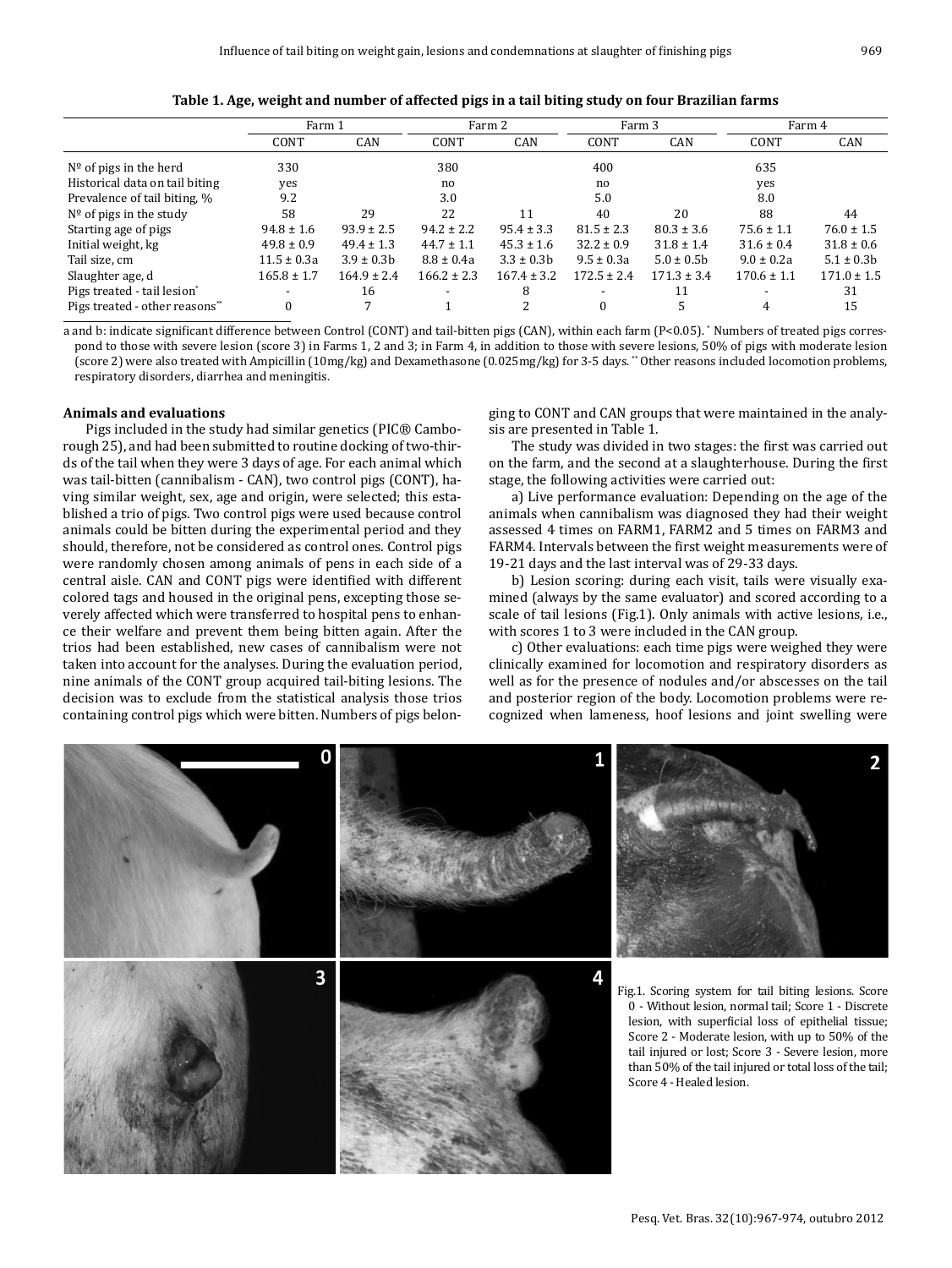present. Affected animals were submitted to further analyses as described by Schulze (1980). This examination consisted of inspection of standing and moving animals, followed by visual examination and palpation. Respiratory problems were diagnosed by the analysis of cough, sneezing and dyspnea, according to Sobestiansky & Barcellos (2007).

During the second stage of this study, the slaughter of the experimental animals was followed up. Animals of all farms were slaughtered in the same slaughterhouse and within each farm both CONT and CAN pigs were slaughtered at the same age. At the abattoir, animals were submitted to a slaughter check using methods and criteria generally used in Brazilian slaughterhouses (Sobestiansky et al. 2007). The age at slaughter is presented in Table 1. One person registered the tag number and the sequence of entrance in the processing line, while another person identi fied the offal with the corresponding slaughter number in the offal line. At the offal line, lungs were placed in plastic bags for further analysis of lung lesion type and extension (pneumonia, abscesses, and pleuritis). Cases of arthritis were detected by inspection and opening of the joints. Positive cases were defined considering alterations of joint fluid, capsule and joint cartilage.

Pigs that had their carcasses condemned as well as lesions on the carcass (e.g., pleuritis, abscesses, or other lesions) were recorded. According to the final meat utilization (SIF criteria), non-exportable destination, sausage and preserve corresponded to partial carcass condemnation whereas rendering resulted in a whole carcass condemnation.

In lungs and carcasses with abscesses, fragments of tissues were aseptically collected in the transition zone between the affected and normal areas and submitted for bacteriological examination. Samples were refrigerated between 4 to 8°C, and processed not later than 96 h after collection. Routine techniques were used in the bacteriological tests as described by Barrow & Feltham (1999).

#### **Statistical analysis**

All statistical analyses were carried out using the program Statistical Analysis System, version 9.1.3 (SAS 2005) and a significance level of 5% was used for comparisons. The frequency distribution of pigs in the CAN group, according to the score of tail lesion, was obtained using the FREQ procedure. Within each farm, percentages of pigs with healed lesions (score 4) were compared, among evaluations, with Chi-square or Fisher's exact test. The mortality rate was analyzed with the Fisher's Exact Test.

Average daily weight gain (ADWG) was analyzed as a repeated measure with the MIXED procedure, including fixed effects of farm, score of tail lesion, moment of weighing and interaction among these factors. Means were compared by the Tukey-Kramer test at a 5% significance level.

The possible association of tail biting observed during the fattening period, with the occurrence of lesions before slaughter was analyzed with logistic regression models (LOGISTIC procedure). Only new cases of nodules/abscesses, locomotion and respiratory disorders observed during the period of evaluation were taken into account to perform the comparison among the scores of tail biting lesion. The results of several evaluations were combined and the occurrence of new cases was considered as positive when the lesion was detected in at least one of the examinations performed. Because in Farm 2 there were no new cases of lesions, it was not included in this analysis. The possible association of tail lesion scores with the presence of lesions at slaughter, as well as with carcass condemnation (partial or whole), was analyzed using logistic regression models (LOGISTIC procedure), including the effect of farms and of tail lesion scores. However, models for

arthritis after slaughter and total carcass condemnation were run without the inclusion of data concerning Farm 2 because these events were not observed in this farm. When slaughter data were analyzed, ten pigs that lost their identification tag and eight pigs that died on the farm were excluded, remaining a total of 294 pigs, being 93 from the CAN group and 201 from the CONT group.

## **RESULTS**

During the observation period, three out of four farms did not show any particular or significant number of cases of the main diseases that usually affect pigs in this stage of growth in farms from southern Brazil (diarrhea, pneumonia, PCV2 infection and streptococcal meningitis). Mild forms of diarrhea were present, affecting 1 to 3 animals in no more 5% of the pens. Coughing and sneezing were respectively below 10% and 15%, using sneeze and cough counts (Sobestiansky & Barcellos 2007). Using this system of monitoring, the classification obtained was "good health". All herds were vaccinated against PCV2 infection and no significant symptoms of this disease were observed. The fourth herd (Farm 3) presented a similar status regarding diseases described above, but presented an active problem of streptococcal meningitis with 8 deaths among 400 animals (2.0%). At the abbatoir, the evaluated herds were classified with pneumonia present, but not representing a significant threat.

The prevalence of tail biting on each farm and average tail size of CONT and CAN pigs are showed in Table 1. In Figure 2 is shown the evolution of tail-biting score in CAN pigs during the four evaluations performed. In all farms, healing of tail biting lesions (score 4) was observed in 95 to 100% of the animals at the third evaluation. Among pigs with cannibalism lesions, only two had not healed lesions at slaughter.

There was a significant effect  $(P<0.05)$  of the interaction between farm and score of tail lesion on ADWG (Table 2). A lower ADWG was observed in pigs with more severe tail biting lesions (score 3) compared to pigs without tail lesions (score 0), on FARM1 and FARM3 but not on FARM2 and FARM4.

New cases of respiratory disorders, abscesses and locomotion problems were observed only in FARM1, Farm 3 and Farm 4. At the beginning of the study, these problems were not present in pigs of CONT group whereas in the CAN group there were 1, 1 and 4 pigs with respiratory disorders, abscesses and locomotion problems, respectively. The effect of farm was not significant  $(P>0.05)$  in the model used to investigate the association of tail biting and the occurrence of new cases of clinical problems. Pigs with score 3 had higher odds of presenting locomotion disorders than CONT pigs and both score 1-2 and score 3 pigs had higher odds of having nodules/abscesses than CONT pigs (P<0.05; Table 3). There was no association (P>0.05) of tail lesion scores with the occurrence of respiratory disorders.

Posterior paresis or other severe locomotion problems were diagnosed in 10 animals of the CAN group, and no cases in the CONT group. Respecting the principles of animal welfare, these severely affected animals were transferred to hospital pens and, among them, 4 recovered, 3 became permanently lame and 3 were euthanized for humane rea-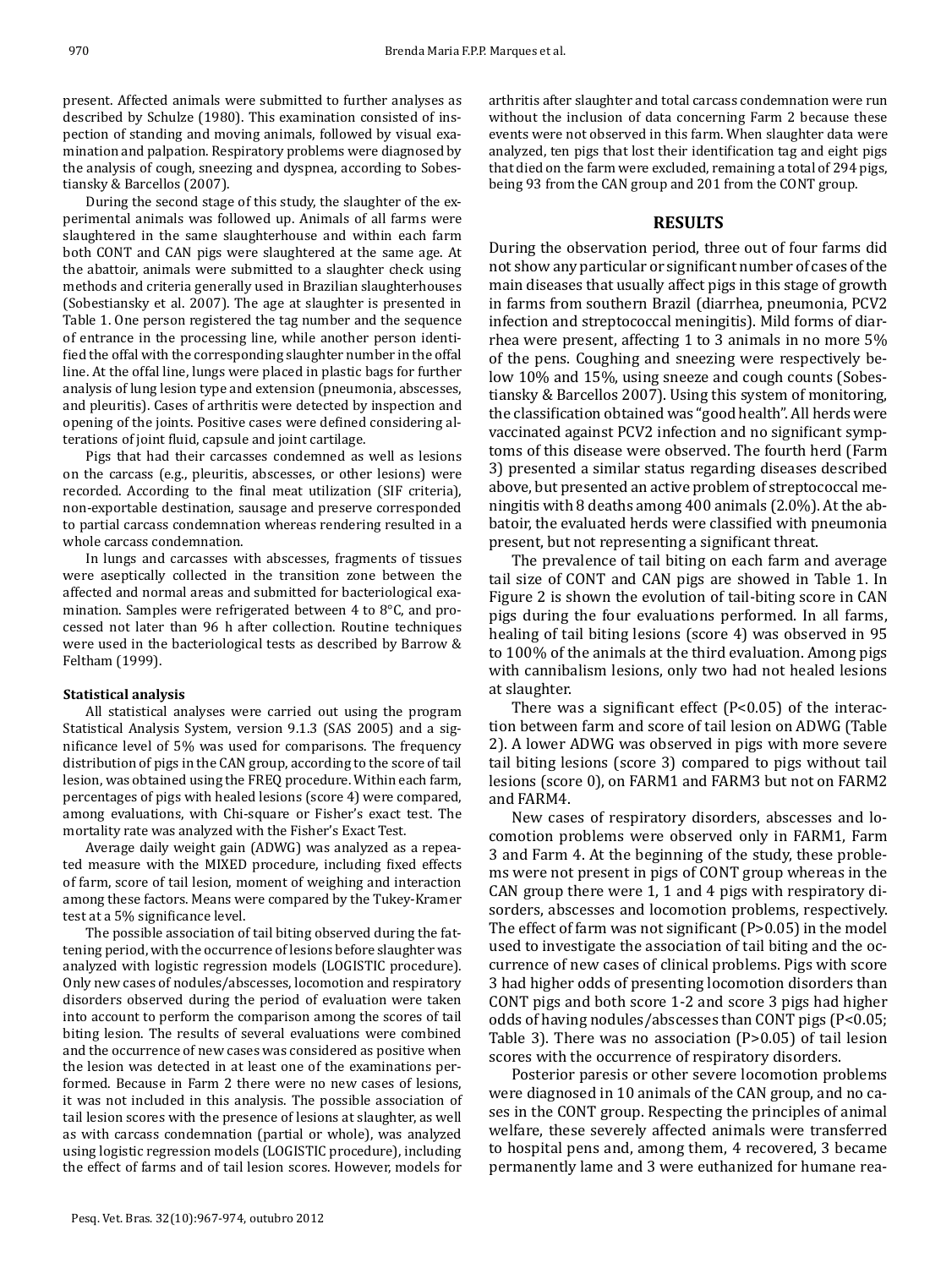

Fig.2. Percentage of animals affected according to the score of tail-biting lesion at each evaluation. Score of lesions: 1. light lesion, with superficial loss of epithelium; 2. moderate lesion with up to 50% of the tail injured or lost; 3. severe lesion, with more than 50% of injured tail or total loss of the tail, and 4. healed lesion. Within each farm, the percentages of pigs with healed lesions (score=4) were compared among the three evaluations performed after starting the study, and values followed by different letters are statistically different (P<0.05).

son because they presented severe and irreversible lesions. The post mortem examination of these 3 pigs revealed severe arthritis and multifocal abscesses on the posterior region. One pig also presented lung abscesses (embolic pneumonia), and another had abscesses localized in the region of the thoracic vertebral column. Taking into account 5 dead pigs and 3 euthanized, the mortality rate in the CAN

 $(5.8\%; 6/104)$  group was higher  $(P<0.05)$  than that of the CONT (1.0%; 2/208) group.

Embolic pneumonia (4 pigs) and pleuritis (26 pigs) were grouped and considered as lung lesions. The effect of farm was not significant  $(P>0.05)$  and the occurrence of abscesses, arthritis or lung lesions was associated with the score of tail lesion (P<0.05; Table 3).

# **Table 2. Average daily weight gain (kg) according to the initial score of tail lesion during the fattening of pigs in 4 Brazilian farms (LSmeans ± SEM)**

| Farm              | Score of tail lesion |                    |                   |  |  |  |
|-------------------|----------------------|--------------------|-------------------|--|--|--|
|                   |                      | $1 - 2$            |                   |  |  |  |
| FARM1             | $1.05 + 0.02a$       | $1.01 \pm 0.04$ ab | $0.96 \pm 0.03$ h |  |  |  |
| FARM <sub>2</sub> | $1.02 + 0.03$        | $0.98 + 0.08$      | $1.07 + 0.05$     |  |  |  |
| FARM3             | $1.08 \pm 0.02a$     | $1.13 \pm 0.04a$   | $0.97 \pm 0.04$   |  |  |  |
| FARM4             | $0.86 + 0.01$        | $0.92 + 0.03$      | $0.86 + 0.03$     |  |  |  |

LSmeans + SEM = Least Square Means + Standard Error of Mean. Score of tail lesions.  $0 =$  without lesion, normal tail:  $1 =$  light lesion, with superficial loss of epithelium; 2 = moderate lesion with up to 50% of the tail injured; 3 = severe lesion, with more than 50% of the tail injured or total loss of the tail; a and b in the same row indicate significant difference (P<0.05) among scores of tail lesion.

## **Table 3. Lesions observed before and after slaughter according to the initial score of tail lesion during the fattening of pigs in 4 Brazilian farms**

| Lesions                          | Score of         |                                         |         | Pigs with Odds Confidence P-value |          |
|----------------------------------|------------------|-----------------------------------------|---------|-----------------------------------|----------|
|                                  |                  | tail lesion* lesions (%) ratio Interval |         |                                   |          |
| Before slaughter*                |                  |                                         |         |                                   |          |
| Locomotor disorders              | $0(n=186)$       | 3(1.6)                                  | 1.0     |                                   |          |
|                                  | 1-2 ( $n = 44$ ) | 1(2.3)                                  | 1.4     | $0.07 - 11.4$                     | 0.765    |
|                                  | $3(n=49)$        | 12 (24.5)                               | 19.8    | $5.9 - 90.0$                      | < 0.0001 |
| Nodule and/or                    | $0(n=186)$       | 2(1.1)                                  | 1.0     |                                   |          |
| abscesses                        | 1-2 ( $n = 44$ ) | 4(9.1)                                  | 9.2     | $1.7 - 68.0$                      | 0.012    |
|                                  | $3(n=49)$        | 11 (22.4)                               | 26.6    | $6.8-176.7$ < $0.0001$            |          |
| Respiratory disorders 0 (n= 186) |                  | 6(3.2)                                  | 1.0     |                                   |          |
|                                  | $1-2(n=44)$      | 1(2.3)                                  | 0.7     | $0.03 - 4.1$                      | 0.721    |
|                                  | $3(n=49)$        | 4(8.2)                                  | 2.8     | $0.7 - 10.3$                      | 0.128    |
| After slaughter**                |                  |                                         |         |                                   |          |
| Abscesses                        | $0(n=201)$       | 3(1.5)                                  | 1.0     |                                   |          |
|                                  | $1-2(n=41)$      | 9(21.9)                                 | 18.6    | $5.2 - 87.1$                      | < 0.0001 |
|                                  | $3(n=52)$        | 17 (32.7)                               | 32.1    | $10.1 - 142.5 < 0.0001$           |          |
| Lung lesions***                  | $0(n=201)$       | 7(3.5)                                  | 1.0     |                                   |          |
|                                  | $1-2(n=41)$      | 8(19.5)                                 | 6.7     | $2.3 - 20.4$                      | 0.0005   |
|                                  | $3(n=52)$        | 15 (28.8)                               | 11.2    | 4.4-31.2                          | < 0.0001 |
| Arthritis <sup>+</sup>           | $0(n=179)$       | 1(0.6)                                  | 1.0     |                                   |          |
|                                  | $3(n=44)$        | 4(9.1)                                  | 17.8    | 2.5-353.0                         | 0.011    |
| Other lesions**                  | $0(n=201)$       | 25 (12.4)                               | 1.0     |                                   |          |
|                                  | $1-2(n=41)$      | 6(14.6)                                 | $1.2\,$ | $0.5 - 3.2$                       | 0.70     |
|                                  | $3(n=52)$        | 12 (23.1)                               | 2.1     | $1.0 - 4.6$                       | 0.06     |
|                                  |                  |                                         |         |                                   |          |

\*Score of tail lesions.  $0 =$  without lesion, normal tail;  $1 =$  light lesion, with superficial loss of epithelium; 2 = moderate lesion with up to 50% of the tail injured; 3 = severe lesion, with more than 50% of the tail injured or total loss of the tail.

+ Corresponds to new cases of lesions observed in Farms 1, 3 and 4; data concerning Farm 2 are not included in this analysis because new lesions

were not observed during the period evaluated.<br>" Ten pigs that lost their identification tag and eight pigs that died in the farms are not included in these analyses.

\*\*\* Lung lesions refer to pleuritis and embolic pneumonia.

+ In order to estimate the maximum likelihood and the model to be valid, data concerning pigs of Farm 2 and data of pigs with scores 1 and 2 were not included in the analysis because in these cases arthritis was not observed.

++ Other lesions included mesenteric lymphadenitis and pericarditis.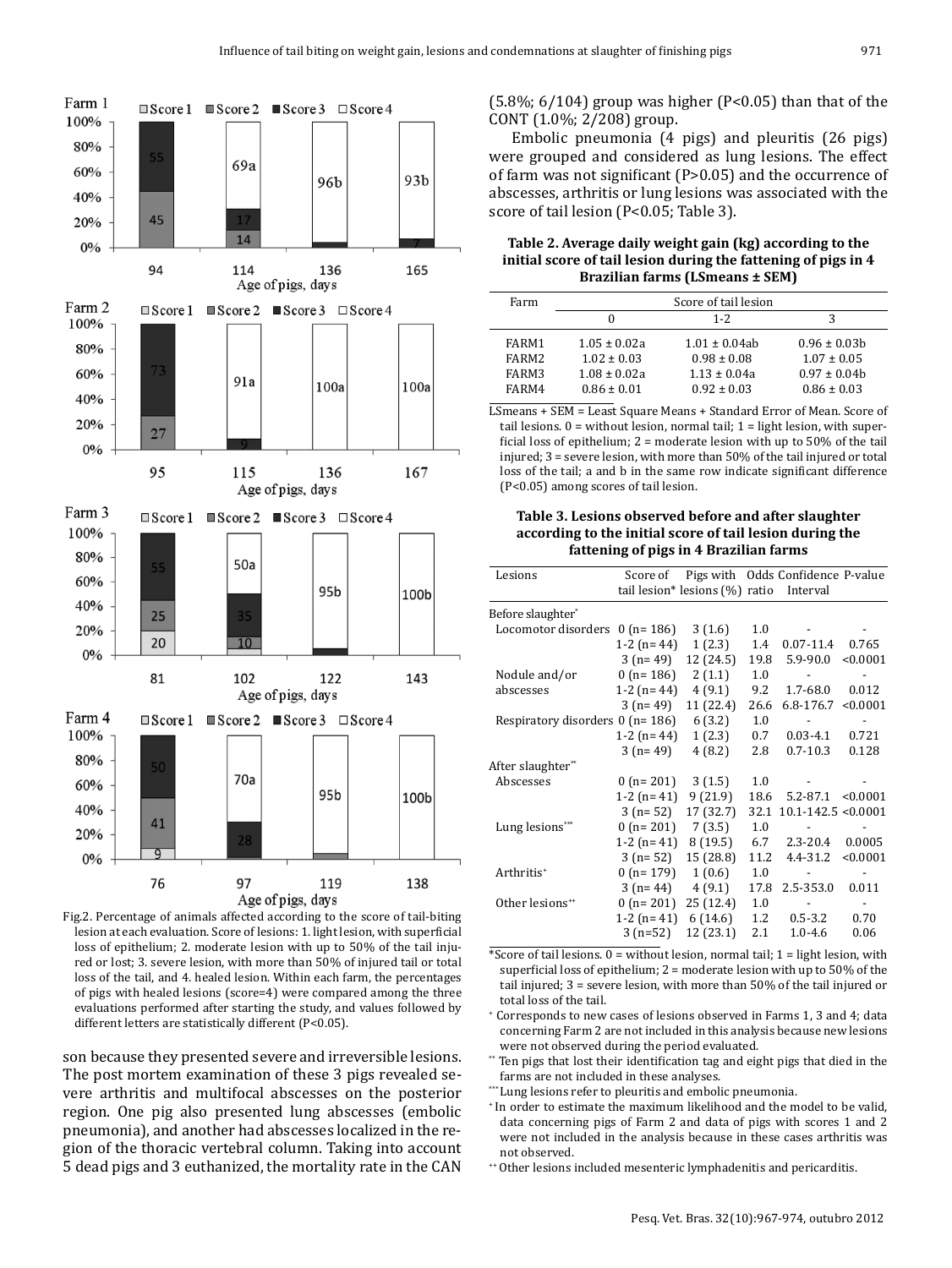The effect of farm was not significant  $(P>0.05)$  in the model used to investigate the association of tail lesion score and carcass condemnation. Animals with lesions of scores 1-2 and 3 had higher odds of having their carcasses condemned as compared to animals without tail lesions (Table 4). Overall, 21.4% (63/294) of the carcasses were condemned being 19% of partial and 2.4% of whole condemnation. Pigs of the CAN group accounted for 66.7% (42/63) of the condemnations.

Abscesses were diagnosed in 32 carcasses (29 slaughtered and 3 necropsies), with 17 located in the vertebral column, seven in subcutaneous inguinal area, five in lungs, four in the superficial lateral region of the carcass and two in the tail. In three animals of the CAN group, abscesses were found simultaneously in two areas, one animal with abscesses in the vertebral column and in the lungs, and the other two had abscesses in the tail and the inguinal area. The bacteriological examination of 23 sampled abscesses samples showed that ten (43.5%) were positive for *Streptococcus* spp., three (13%) for both *Streptococcus* spp. and *Arcanobacterium* spp., two (8.7%) for *Arcanobacterium* spp., two (8.7%) for *Pasteurella multocida* capsular type A, five (21.7%) presented mixed bacterial flora, and one (4.3%) was negative.

**Table 4. Carcass condemnation according to the initial score of tail lesion during the fattening of pigs in 4 Brazilian farms**

| Carcass<br>condemnation                    | Score of tail<br>lesion* | Condemned<br>(%) | ratio | Odds Confidence P-value<br>Interval |          |
|--------------------------------------------|--------------------------|------------------|-------|-------------------------------------|----------|
| Partial + total <sup>**</sup> $0$ (n= 201) |                          | 21(10.4)         | 1.0   |                                     |          |
|                                            | 1-2 $(n=41)$             | 15(36.6)         | 4.9   | $2.2 - 10.8$                        | < 0.0001 |
|                                            | $3(n=52)$                | 27(51.9)         | 9.3   | $4.6 - 19.1$                        | < 0.0001 |
| Partial***                                 | $0(n=201)$               | 20(9.9)          | 1.0   |                                     |          |
|                                            | 1-2 $(n=41)$             | 13 (31.7)        | 4.2   | $1.8 - 9.4$                         | 0.0005   |
|                                            | $3(n=52)$                | 23 (44.2)        | 7.2   | $3.5 - 14.9$                        | < 0.0001 |
| Total <sup>+</sup>                         | $0(n=179)$               | 1(0.6)           | 1.0   |                                     |          |
|                                            | $1-2$ (n= 38)            | 2(5.3)           | 9.9   | $0.9 - 216.0$                       | 0.064    |
|                                            | $3(n=44)$                | 4(9.1)           | 17.8  | 2.5-353.0                           | 0.011    |

\*Score of tail lesions.  $\overline{0}$  = without lesion, normal tail; 1 = light lesion, with superficial loss of epithelium; 2 = moderate lesion with up to 50% of the tail injured; 3= severe lesion, with more than 50% injured or total loss of the tail.

\*\* Ten pigs that lost their identification tag and eight pigs that died in the farms are not included in these analyses.

- \*\*\* Partial condemnations corresponded to processed meat, sausage and non-exportable meat whereas total condemnation corresponded to rendering meat.
- + Data concerning Farm 2 are not included in this analysis because no pigs showed total condemnation in this farm.

# **DISCUSSION**

Observed field prevalence values are higher than prevalence previously reported in studies performed at abattoir (Hunter et al. 1999, Hunter et al. 2001). Carcasses of animals without evidence of tail-biting at slaughter may be condemned, as it was observed in the present study, and inspection services may not associate it with tail-biting. Collectively, these observations show that tail-biting prevalence values found in slaughterhouses are probably underestimating field prevalence.

Depending on the age of pigs when lesions occur, tail injuries may have already healed at the time of slaughter, as it was observed in the present study. This favorable evolution suggests that the applied control measures such as the treatment of animals were adequate to promote healing of the tail lesion. In addition, the fact that tail-biting was diagnosed relatively early, i.e., 70 to 95 days before slaughter may have contributed to the almost complete disappearance of active lesions when pigs were sent to slaughter.

The higher condemnation rate of carcasses with tail biting lesions was also observed in a previous study (Kritas & Morrison 2007). The fact that risk of carcass condemnation increased with the severity of tail lesion is in agreement with results of other studies (Braga et al. 2006, Walker & Bilkei 2006). According to SIF norms (Brasil 1995), non- -exportation, preserve, sausage and rendering correspond to 23%, 35%, 57% and 99% of economic loss in carcass value, respectively. Among 93 animals (Table 4) with tail lesions, the carcasses of 29, 5, 2 and 6 pigs were routed for non-exportable, preserve, sausage and rendering categories, respectively. By multiplying the number of carcasses by the correspondent estimated loss, this represented a loss of 15.5 carcasses among the 93 animals with tail-biting lesions diagnosed in the field. In other words, to every 5 pigs diagnosed with cannibalism in the finishing unit, there would be a loss of about 0.8 carcass.

The negative impact of the higher tail lesion severity on ADWG observed in two of the four evaluated farms, con firms the observation of Wallgren & Lindahl (1996) that weight gain was 25% lower in severely bitten animals than in pigs without tail lesions. In another study, severely bitten animals presented narrower thoracic circumference than those with mild or no tail lesions (Kritas & Morrison 2004). Even in outdoor production, severely bitten pigs were significantly lighter at slaughter than those not bitten (Walker & Bilkei 2006). During the course of infectious diseases, inflammatory processes may reduce daily weight gain and feed efficiency (Van Heutgen et al. 1994). Inflammatory cytokines secreted by myeloid cells in sick animals may directly affect weight gain, but may also indirectly in fluence it by reducing voluntary feed intake. In addition, several other physiological alterations may reduce weight gain, such as increased catabolic hormone secretion (e.g., glucocorticoids), gluconeogenesis, liver synthesis of acute phase proteins and nitrogen excretion, as well as inhibited anabolic hormone synthesis by the adenohypophysis (Kelley et al. 1993, Webel et al. 1997). In pigs suffering cannibalism, Heinonen et al. (2010) found higher levels of acute phase proteins, as compared to animals with no lesions, suggesting that the systemic dissemination of bacteria and/or bacterial toxins probably results in higher production of inflammatory mediators and in stronger systemic response than a single, localized tissue lesion. Weight gain reduction in pigs affected by tail biting may be explained by factors such as discomfort caused by the lesions, stress, occurrence of secondary infections and possibly lower feed intake. It was not possible to measure feed intake during the experimental period, preventing the determination of a possible relation between tail biting and feed conversion. Even though slaughter weight may not be always compromised, this does not mean that there will be no economic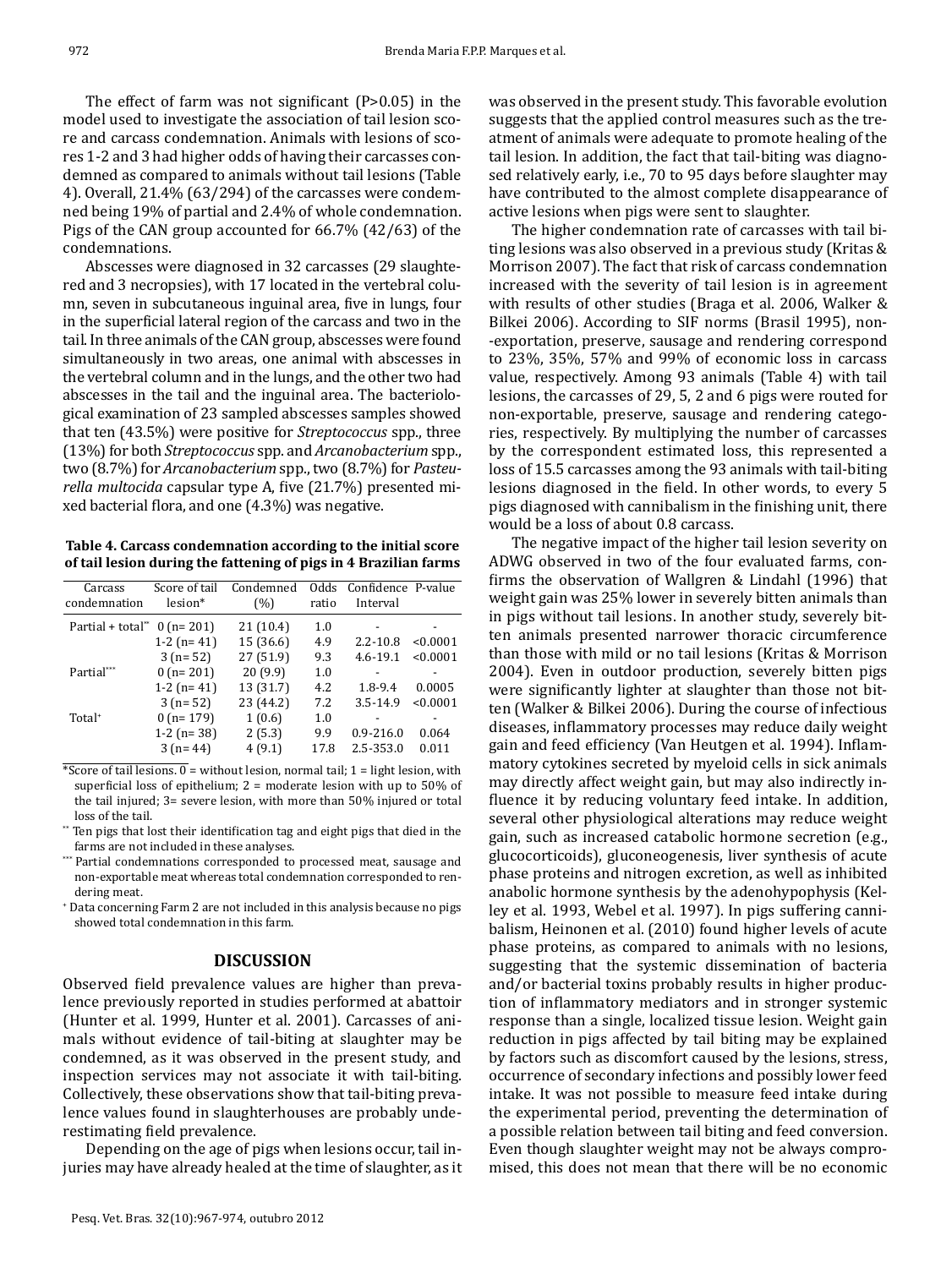losses, as these may be related to mortality, drug usage, and increased labor, in addition to the evident losses by higher carcass condemnation.

Cannibalism caused the death or sacrifice of a few animals during the finishing period. However, it was representative, because 75% (6/8) of the pigs that died had tail biting lesions, which is in agreement with the study of Kritas & Morrison (2004), where 60 to 70% of the pigs that died during a cannibalism outbreak had tail lesions. In addition to growth depression, mortality also account for economic losses during a cannibalism outbreak. Furthermore, because all dead CAN pigs had been previously medicated, the additional cost of this medication must also be taken into account.

At slaughter, the high number of lesions in carcasses of bitten animals and the significant association between tail lesions and the presence of pleuritis and abscesses, irrespective of the severity of tail lesions, is in agreement with findings of Kritas & Morrison (2007). The higher occurrence of abscesses in the vertebral column (48.6%) corroborates results of Huey (1996). The main agents isolated from the abscesses (*Streptococcus* spp. and *Arcanobacterium pyogenes*) were also the most frequently isolated microorganisms in other studies (Huey 1996, Martinez et al. 2007). The presence of *Pasteurella multocida* in 8.7% of the lung lesions was probably not related to tail biting, as this agent colonizes the respiratory tract by aerogenic route, as opposed to *Streptococcus* spp*.* and *Arcanobacterium* spp*.*, which may penetrate the body through tail lesions and systemically spread by the hematogenous route. According to Huey (1996), the evolution of abscesses in the vertebral column can take several weeks or even months, while the original lesions have already healed at slaughter time, explaining the presence of abscesses with no active lesions in the external surface of the tail.

An injured tail is an important site of entrance for different bacteria causing secondary infections, and microorganisms spread through lymph vessels (Dyce et al. 2010), cerebrospinal fluid (Huey 1996) and mainly by the hematogenous route (Getty & Ghoshal 1967). The abundant blood supply of the tail allows easy access of bacteria to the collateral cutaneous vein, which enters the vertebral canal between the second and third sacral vertebra (Getty & Ghoshal 1967), explaining the frequent finding of abscesses in the vertebral column. Bacteria can be carried to other organs by the blood stream, which may explain the fact that animals with severe tail lesions presented higher odds of presenting arthritis than those without tail lesions, corroborating other studies (Martinez et al. 2007). Due to its abundance of small capillaries, the lung is one of the most easily affected organs, explaining the observed embolic bacterial pneumonia, pleuritis and lung abscesses. This may indicate that the antimicrobial treatments used and the control measures taken did not always prevent bacterial dissemination from the initial tail lesion foci. The severe tissue loss and necrosis in these areas and their considerable fecal contamination due to the small distance from the rectum, could explain why complications in this kind of infection are so frequent.

# **CONCLUSIONS**

Clinical evolution of tail biting lesions was favorable, and most animals showed healed lesions at slaughter. Nevertheless, tail biting was associated with increased carcass condemnation. Carcass condemnation in pigs with healed tail lesions stresses the importance of including field diagnosis followed by carcass inspection in studies designed to assess this condition.

In addition to an increased mortality rate, tail biting was associated with locomotion disorders and with the presence of abscesses at vertebral column, inguinal area and lungs.

Tail biting was associated with a lower weight gain in two of the four evaluated farms.

**Acknowledgements.-** This study was supported with research grants by the National Council of Technological and Scientific Development (CNPq, Proc. 578376/2008-3).

### **REFERENCES**

- Barrow G.I. & Feltham R.K.A. 1999. Cowan and Steel's Manual for the Identification of Medical Bacteria. 3<sup>rd</sup> ed. Cambridge University Press, Cambridge. 331p.
- Braga D.P., Del'arco A.E. & Dias R.C. 2006. Condenação de carcaças suínas por caudofagia em frigorífico sob Inspeção Federal no município de Concórdia, Santa Catarina. Acta Sci. Vet. 34:319-323.
- Brasil 1995. Departamento de Inspeção de Produtos de Origem Animal, Ministério da Agricultura, Pecuária e Abastecimento. Available at <http://www.agricultura.gov.br> Accessed on Dec. 20, 2010.
- Breuer K., Sutcliffe M.E.M., Mercer J.T., Rance K.A., O'Connell N.E. & Sneddon I.A. 2005. Heritability of clinical tail-biting and its relation to performance traits. Livest. Prod. Sci. 93:87-94.
- Dyce K.M., Sack W.O. & Wensing C.J.G. 2010. The vertebral column, back, and thorax of the pig, p.762-764. In: ibid. (Eds), Textbook of Veterinary Anatomy. Saunders Elsevier, Missouri.
- Getty R. & Ghoshal N.G. 1967. Applied anatomy of the sacrococcygeal region of the pig as related to tail bleeding. Vet. Med. Small Anim. Clin. 62:361-367.
- Heinonen M., Orro T., Kokkonen T., Munsterhjelm C., Peltoniemi C. & Valros A. 2010. Tail biting induces a strong acute phase response and tail-end inflammation in finishing pigs. Vet. J. 184:303-307.
- Huey R.J. 1996. Incidence, location and interrelationships between the sites of abscesses recorded in pigs at a bacon factory in Northern Ireland. Vet. Rec. 138:511-514.
- Hunter E.J., Jones T.A., Guise H.J., Penny R.H. & Hoste S. 1999. Tail biting in pigs: The prevalence at six UK abattoirs and the relationship of tail biting with docking, sex and other carcass damage. Pig Journal 43:18-32.
- Hunter E.J., Jones T.A., Guise H.J., Penny R.H.C. & Hoste S. 2001. The relationship between tail biting in pigs, docking procedure and other management practices. Vet. Journal 161:72-79.
- Kelley K.C., Kent S. & Dantzer R. 1993. Why sick animals don't grow: An immunological explanation, p.119-132. In: Hollis G.R. (Ed.), Growth of the Pig. CAB International, Wallingford.
- Kritas S.K. & Morrison R.B. 2004. An observational study on tail biting in commercial grower-finisher barns. J. Swine Health Prod. 12:17-22.
- Kritas S.K. & Morrison R.B. 2007. Relationships between tail biting in pigs and disease lesions and condemnations at slaughter. Vet. Rec. 60:149-152.
- Martínez J., Jaro P.J., Aduriz G., Gómez E.A., Peris B. & Corpa J.M. 2007. Carcass condemnation causes of growth retarded pigs at slaughter. Vet. J. 174:160-164.
- Moinard C., Mendl M., Nicol C.J. & Green L.E. 2003. A case control study of on-farm risk factors for tail biting in pigs. Appl. Anim. Behav. Sci. 81:333- 355.